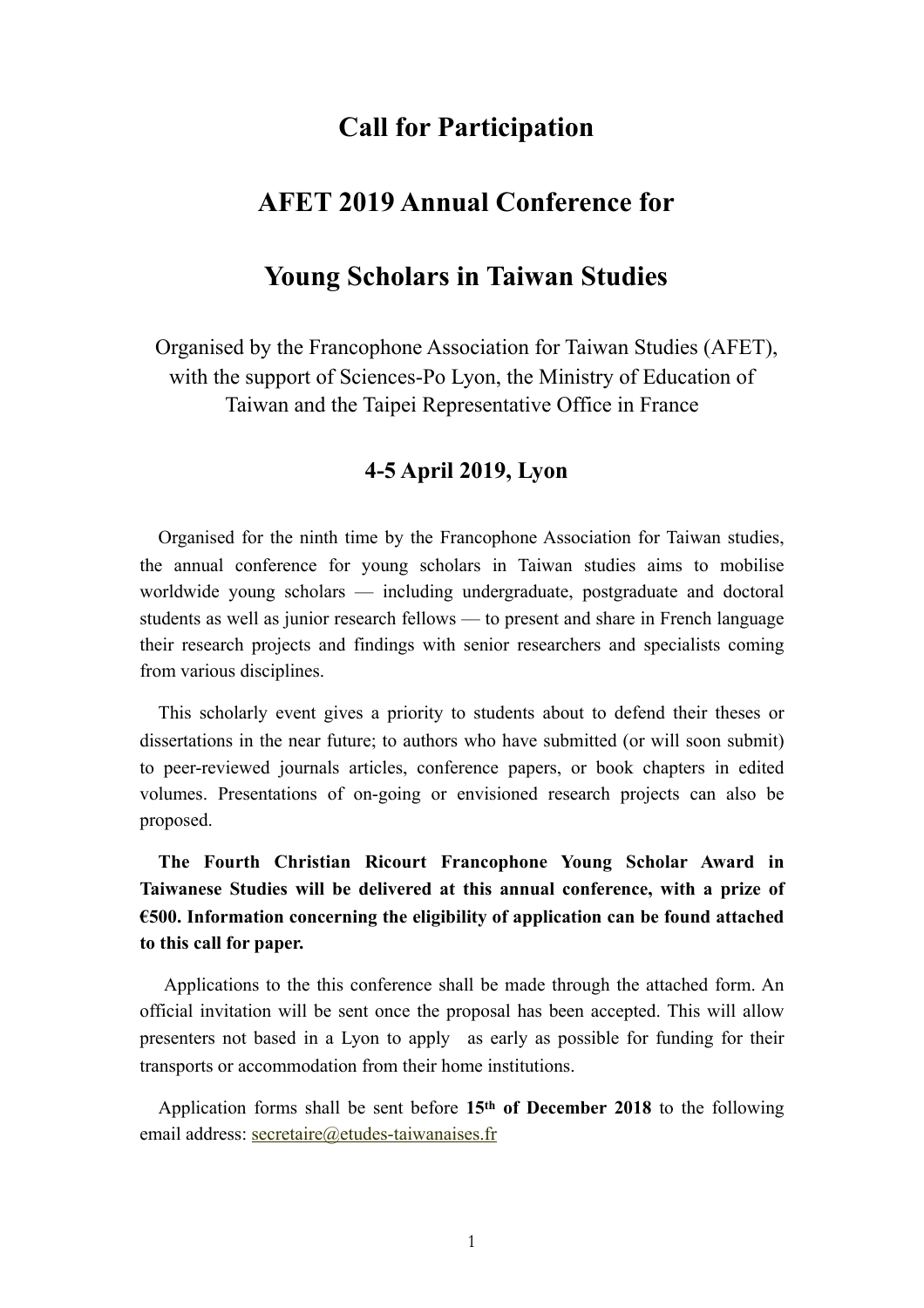#### **Objectives of the conference:**

 The main objective of this conference in Taiwanese studies is to outline the output of research by the young scholars from various francophone universities and research institutes around the world. This conference is organized as a complement to their learning of the specificities of the field of Taiwan studies, and to organize exchanges between young researchers and other researchers or lecturers familiar with the empirical works on Taiwan.

This time, the Francophone Association for Taiwan Studies is organising its conference at Lyon's Institute of Political Science (Sciences-Po Lyon).

#### **The Francophone Young Scholar Award of Taiwanese Studies**

The Prize rewards a promising young French-speaking researcher who works in humanities or social sciences about Taiwan or the Taiwanese people. It also aims to encourage students at the masters or doctoral level to work in the field of Taiwan studies. The award is to help the recipient undertaking his or her field research or publishing. The recipient will be chosen by a Committee of academics coming from various institutions around the world who specialise in Taiwan studies and participate in this conference.

The candidate will be evaluated on the basis of a written document of his/her research, around  $5,000$  to 10,000 words that is submitted to the [secretaire@etudes](mailto:secretaire@etudes-taiwanaises.fr)[taiwanaises.fr](mailto:secretaire@etudes-taiwanaises.fr) before the 15th February, 2019 as well as their oral presentation in the conference.

Candidates whose mother tongue is not French are welcome to submit their applications for the competition but the selection committee will take notice of the fact that their mother tongue is not French.

One is welcome to propose a presentation in the conference without participating to the award competition.

#### **Organising Committee of the Conference (by alphabetical order):**

BOISSON, Joanne, AFET, National Tsing-Hua University, Academia Sinica CHANG, Ti-Han, AFET, University of Lancaster CORCUFF, Stéphane, AFET, Institut d'études politiques de Lyon, Institut d'Asie Orientale GAFFRIC, Gwennaël, AFET, Jean-Moulin Lyon 3 University, IETT GOUDIN, Yoann, AFET, University of Xiamen SOLDANI, Jérôme, AFET, Montpellier 3 University, CERCE STOLOJAN, Vladimir, AFET, Paris 7 University, CESSMA